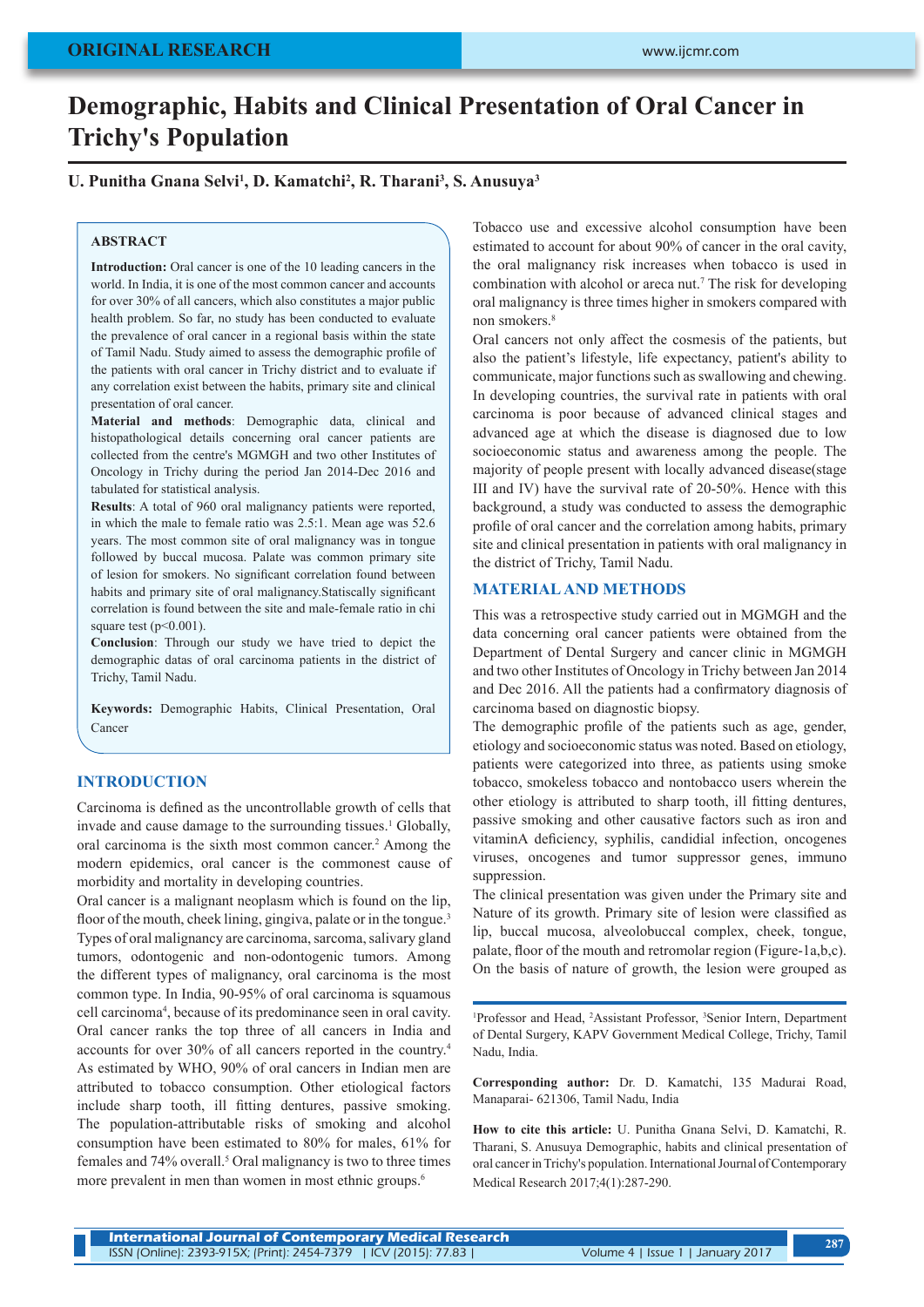alveolobuccal complex (9.58%) and cheek (7.91%). The least affected sites are lip (2.5%) followed by floor of the mouth (1.25%) and retromolar pad (0.41%). No statistically significant

1. Ulcerative, 2. Exophytic- outward growth proliferating from the epithelial surface, 3. Endophytic- inward growth, burrowing or invasive in nature, 4. Leucoplakic- white patch, 5. Erythroplakic- red patch (Figure-2a,b,c).

## **STATISTICAL ANALYSIS**

Data were collected, tabulated and analysed using chi square test and the significance level were confirmed on the p-value 0.05

## **RESULTS**

Age distribution of oral carcinoma patients has been listed in Figure-3. The maximum number of patients in this study were in the age group of above 50 years (68.75%), followed by 40- 50 years (21.25%). Least number of patients were in the age between 20-40 years (9.58%). The mean age of patients of oral cancer was 52.6. The proportion of male patients with oral carcinoma was greater in the age group above 50years.

Gender distribution has been listed in Figure-4. There were 960 cases of oral carcinoma from January 2014 – December 2016. 692 (72.08%) patients were males and 268 (27.91%) were females. The Male : Female ratio is 2.5:1.

Site distribution of lesions in oral cavity has been listed in Figure-5. The commonly affected sites are tongue (44.16%), followed by buccal mucosa  $(22.08\%)$ , palate  $(12.08\%)$ ,



**Figure-1:** (a) Carcinoma palate; (b) CA buccal mucosa; (c) Carcinoma tongue



**Figure-2:** (a) Ulcerative; (b) Proliferative; (c) Invasive











MALE FEMALE

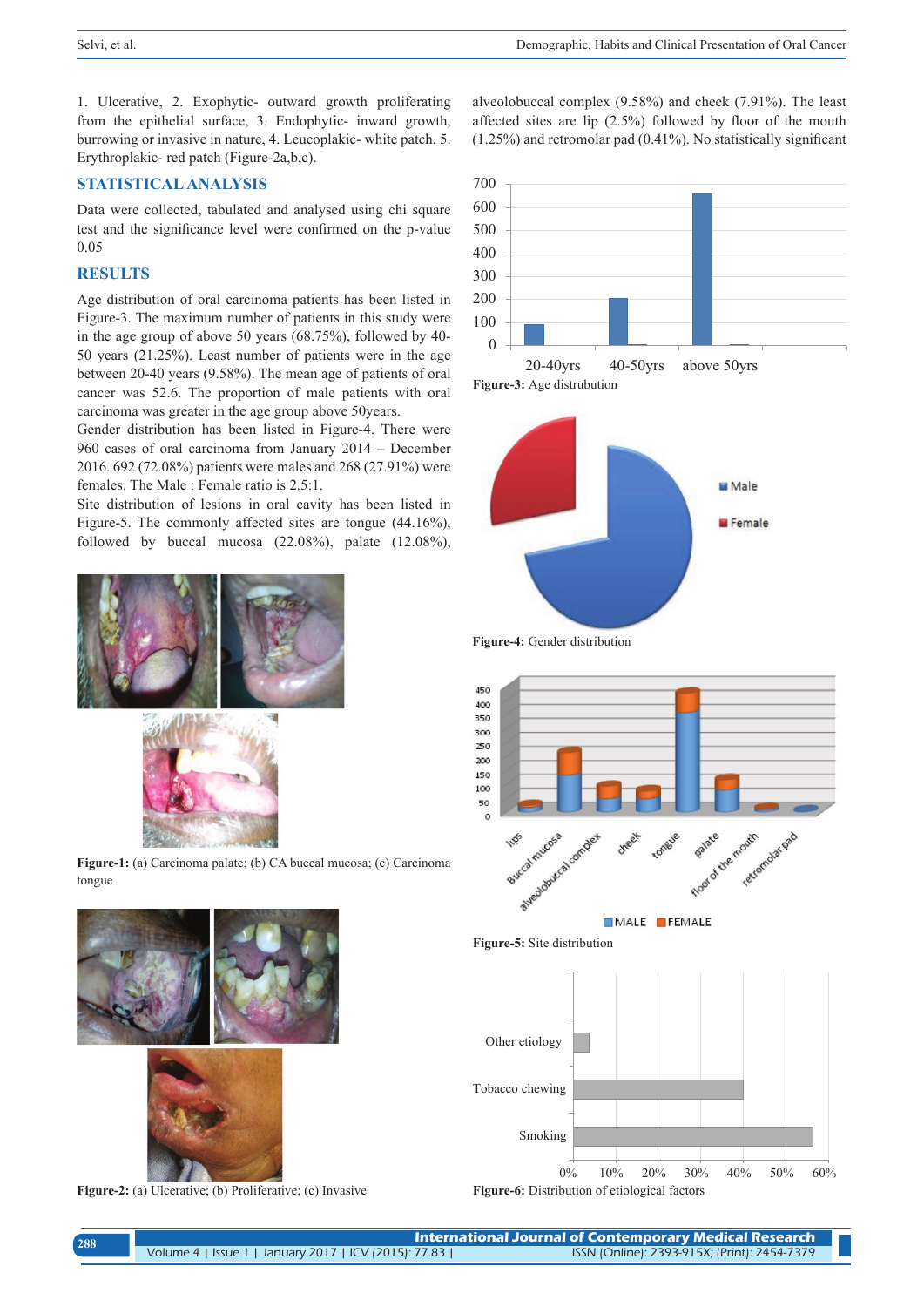correlation is found between the site and age group in chi-square test (p>0.05). However, statistically significant correlation is found between the site and male- female ratio in chi-square test  $(p<0.001)$ .

Considering the distribution of etiology (Figure-6) 56.25% of patients had the habit of smoking. 40% of patients were tobacco chewers and a small group of patients 3.75% did not have any of the habits but affected by chronic trauma, HPV virus, immune deficiency, etc. No significant correlation found between habits and primary site of lesion  $(p>0.05)$ .

Among the total population of 960 patients, the nature of lesion occurring commonly is proliferative type (47.3%) followed by ulcerative type (41.9%). The burrowing or invasive is the least common type (10.6%) (Figure-7). Figure -8 shows the correlation between age and lesion.

#### **DISCUSSION**

Oral cancer is one of the 10 leading cancers in the world.<sup>9</sup> In India, it is one of the most common cancer and accounts for over 30% of all cancers, which also constitutes a major public health problem.10 India has one of the highest rates of oral malignancy in the world, with 90% of the patients being tobacco chewers.<sup>11</sup> This study is carried out to evaluate the epidemiology, etiology and sex predilection of oral carcinoma patients in the district of Trichy, Tamil Nadu. This would be helpful for early diagnosis and prompt treatment of patients, ultimately leading to a better prognosis.

In this study, most of the patients reporting with oral cancer belong to the age group above 50years. 68.75% oral carcinoma occur in people older than 50 years with the average age at diagnosis 60 years. The incidence of oral cancer is age related, which may reflect the time accumulation for genetic changes, duration of exposure to the initiator and immune system competence diminishes with age.<sup>10</sup>

In our study the prevalence of oral cancer is mostly seen in males when compared to females with the ratio of 2.5:1. This was also in accordance with the study by Khandekar et al.<sup>12</sup> Notably 72.8% were males who had consumed mostly smoke form predominantly cigarettes followed by smokeless forms like pan masala and gutka. The remaining 27.91% were females who have used dry tobacco leaves, few started for the purpose of tooth ache. However the male to female ratio in prior studies documented by Shenoy et al<sup>9</sup> was 1:1.35 and much in accordance with the study by Pinholt et al<sup>13</sup> where the ratio was  $1:1.2$ .

Oral cancer mainly caused by deleterious habits like tobacco usage, which can be categorized into smoke tobacco and smokeless tobacco. In our study, among 960 patients, 540 (56.25%) were smokers, 384 (40%) were smokeless tobacco users and the remaining 36 (3.75%) with other etiological factors. Smoke tobacco such as cigarettes, bidi, cigars, gutka are commonly used. Among the different smoking habits, the cigarette or cigar increase the risk of cancer by 6 times and bidi smoking by 36 times as compared to non smokers. Tobacco contains more than 4000 chemicals, the most dangerous compounds are tar, carbon monoxide, nitrogen oxide, hydrogen cyanide, metals, ammonia, etc. One major ingredient is Nicotine, which is an addictive drug which makes the smokers to continue to smoke.<sup>15</sup>

Smokeless tobacco is a tobacco that is not burnt, the two main







types are chewing tobacco and snuff. Chewing tobaccos available as plug, loose leaves, twists or roll, arecanut, betal quids. Snuff is a finely cut or powdered tobacco. Snuff consumption expose the oral epithelium to free radicals of oxygen and nitrogen that can affect antioxidant defence mechanisms. Elevated levels of these free radicals are found in oral carcinoma.<sup>16</sup>

Smokeless tobacco are placed in contact with buccal mucosa or gingiva. Atleast 28 chemicals in smokeless tobacco have been found to cause cancer. Most harmful chemicals is nitrosamines and other cancer-causing substances include polonium-210, a radioactive element and polynuclear aromatic hydrocarbons. Nicotine is absorbed continuously through the lining of oral tissues into the bloodstream even after its removal from the mouth. Also, the nicotine stays in blood longer for users of smokeless tobacco than for smokers.

 In this study, among 36 patients with other etiological factors, 9 patients were affected with chronic trauma from sharp tooth, 3 were due to recurrent sores by ill-fitting dentures, 3 were immunodeficiency disorders, 24 patients reported with unknown cause and the remaining 4 were due to Human papillomavirus (HPV) mainly associated with carcinoma of the oropharynx.17 The IARC classifies Human papilloma virus 16 (HPV16) as a cause for carcinoma of oral cavity and HPV18 as a possible cause.18 The most common sites of HPV related head and neck squamous cell carcinoma (HNSCC) are tonsils and base of tongue within the oropharynx.

Tongue and buccal mucosa are the most common sites among the males in Trichy population. Lype et al.<sup>10</sup> in his study documented the tongue is most common site in males. Buccal mucosa followed by tongue are common sites among the